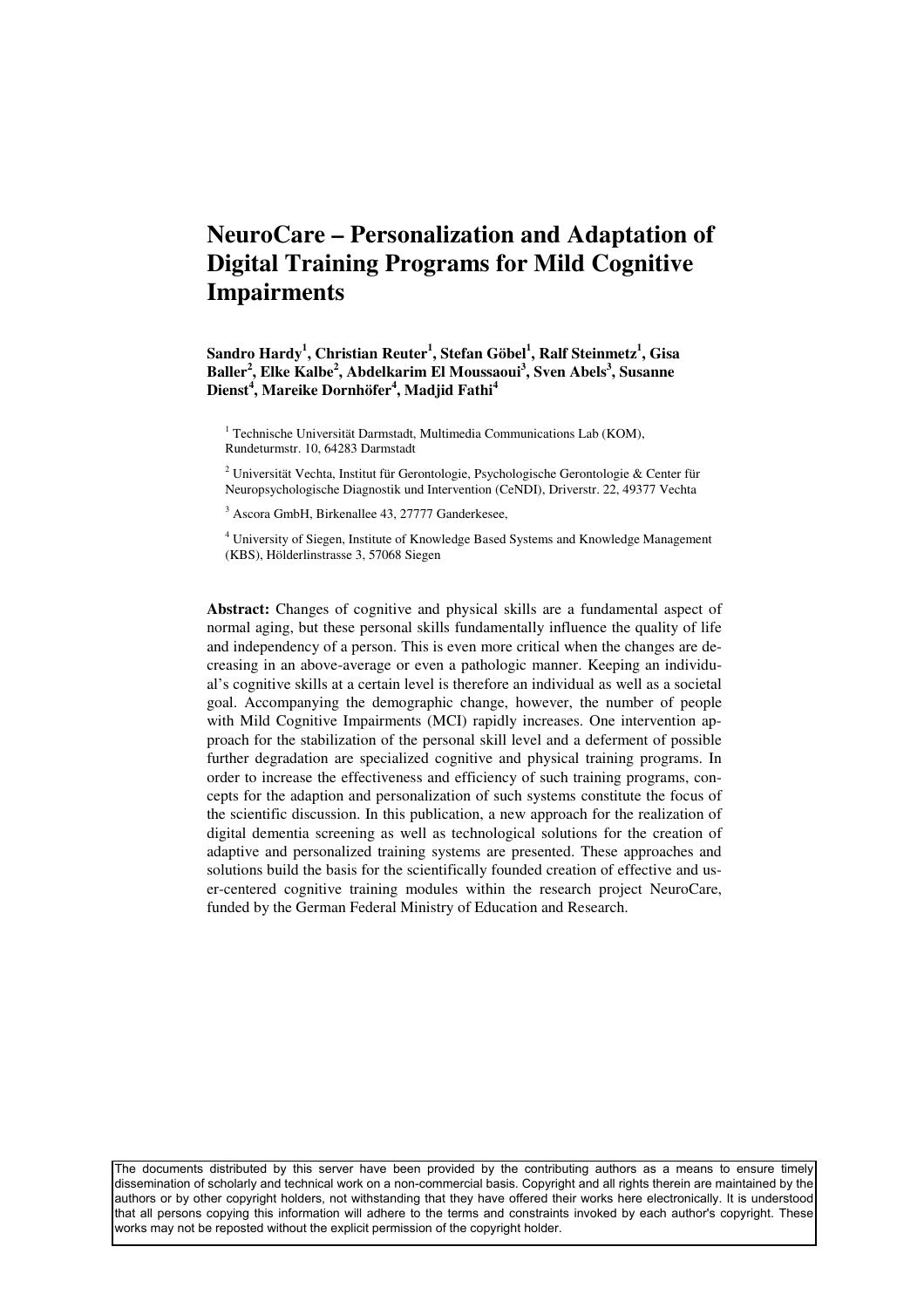# **Introduction and Motivation**

The diagnosis of dementia and the medical intervention at an early stage are strongly demanded nationally and internationally. Today, only 12% of the MCIpatients [8] and 51% of the people with early dementia [15] are recognized by doctors. Accordingly, there is a great demand for easily available cognitive screening instruments that can be used in doctor's offices as well as hospitals, nursing houses for the elderly, and at home by potential patients.



**Fig.** 1**.** General architecture for adaptive personalized training systems based on [5]

First approaches exist, but are not common in clinical praxis. Holistic concepts and recommendations for patients and relatives based on the screenings are also lacking. Non-pharmacological as well as neuropsychological-therapeutic approaches for dementia are moving in the focus of scientific discussion [4] but it is fundamentally agreed that the actual evaluation results are still insufficient – standardized and dementia-level-dependent programs and randomized, controlled clinical studies are still lacking [17].

The approach presented in this paper is based on the holistic concept for the technology assisted creation, adaptation and assessment of motivating physical training programs shown in Fig. 1, which is an extended version of an application context model for exergames [5]. The main idea is to create a set of Health Games according to the requirements of different domains with the help of an authoring tool which integrates mechanisms for the adaptation and personalization of the games. These games are then stored in a so called "Health Games Repository". For a specific user, the appropriate game is taken and adapted according to assessments before and during the gameplay in real time. A telemedical service center is an optional possibility to assist the usage of the system and to allow manual adaptation. Information retrieved from a context framework might improve the adaptation process as well [7]. The connection of Social Networks allows the interchange with other users and the access of an online system can provide addi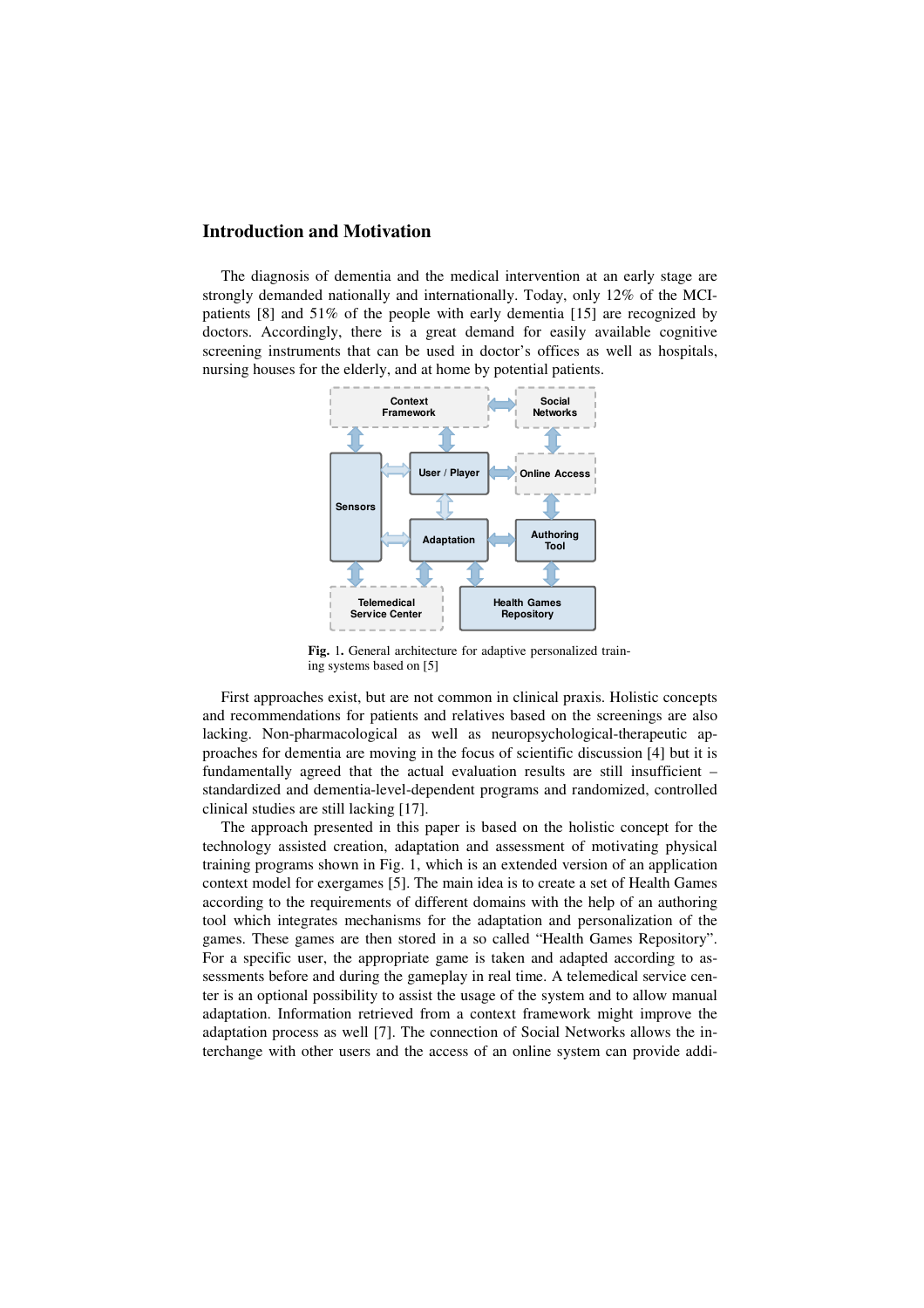tional information, not only to the end user themselves, but also to their social environment. The possibility of integrating user created content by using an online authoring system can increase the curiosity and diversity of provided exercises.

## **Background and Related Work**

The main challenges are the practical realization of scientifically founded and effective training methodologies for mild cognitive impairments, to fulfill the therapeutic requirements from dementia research, the development of technological methodologies ("NeuroCare-Trainer", "NeuroCare-Assistant") for the costefficient creation, adaptation and personalization of training programs ("Neuro-Care-Configurator") and the provision accompanying information for users and their relatives ("NeuroCare-Portal"). Therefore in this chapter we sum up the requirements from the domain experts as well as technical approaches of configuration and authoring tools and information portals.

A major goal of NeuroCare is an early detection of dementia. This is supported by the "first screening"-procedure. This first screening is available for interested people worrying about themselves and having the feeling that they may be impacted in their cognitive capacity. As a second target group, family members may want to check the cognitive capabilities of relatives for negative impacts preemptively. The first screening process is the entrance to the NeuroCare system and therefore accessible from the NeuroCare-Portal, which represents the first contact in the use of NeuroCare.

The first screening is conceptualized by neurological experts und consists of a succession of tests that check the cognitive capabilities of the user. For this purpose, the user is supposed to solve the tests sequentially and anonymously. Afterwards, the user receives a statement (dependent on his results) about his estimated cognitive constraints.

An additional screening procedure is provided by the NeuroCare-Assistant. This assistant is (unlike the first screening) only available for registered Neuro-Care users and it has to be repeated at several specific times. The assistant consists of many tests that challenge a specific part of the brain (memory, attention, executives, space cognition and language). These tests have to be solved multiple times and are afterwards send to the backend of NeuroCare in an encrypted way. This allows NeuroCare to realize a training which reacts to the strengths and weaknesses of each user. Those tests are referred to as a "test battery" in NeuroCare.

For the creation and rapid prototyping of story- or process-oriented applications such as training programs or educational games, the authoring framework Story-Tec is one of the leading technologies [11].

To support the easy creation of interactive application without programming skills and without deeper knowledge of technology, devices or platforms, Story-Tec contains a well-elaborated template system in combination with so-called "expert views". This allows the specialized support of domain experts from the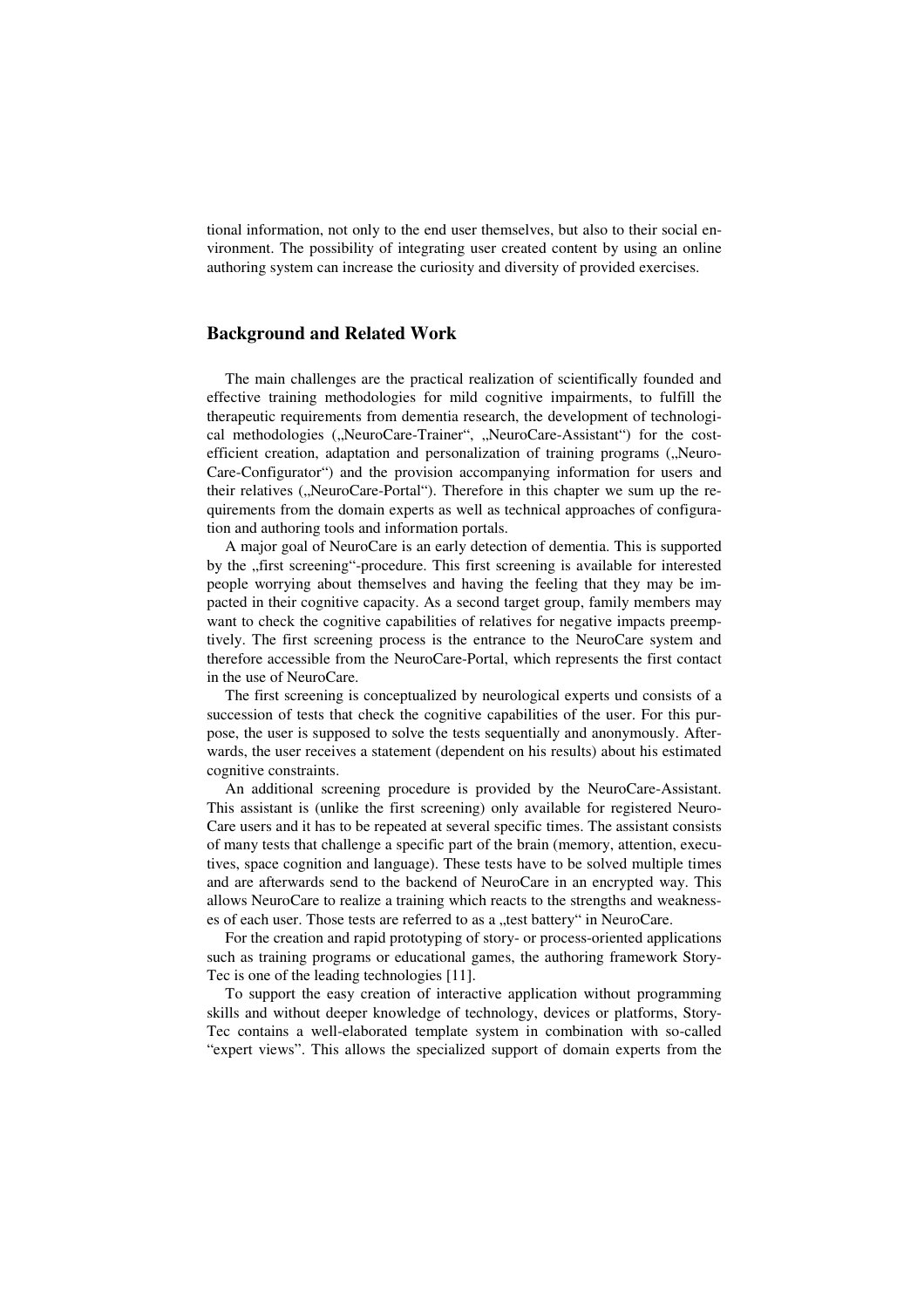diverse application fields. This system also contains support for collaborative authoring processes [12] as well as the configuration of games in the area of health prevention and rehabilitation [6].

In NeuroCare a portal is planned as an interface for interested users to discover information about the project itself and the NeuroCare modules to support caregivers of dementia patients. A portal is an application that is realized based on web technology; it offers a central access to personalized content and processes as needed [14]. Portals which focus on a specific topic are called vertical portals and medicine portals take a place in this category. These medical portals like the NeuroCare-Portal are focused on topics around healthcare and medicine [2], in this case cognitive impairments and dementia. Typically they provide different content from information about diseases and expert search to live recordings from surgeries [2]. In the field of dementia various portals like "Alzheimer.de"<sup>1</sup> , "Wegweiser Demenz"<sup>2</sup>, "Alzheimer Wissensportal"<sup>3</sup> exist. The internet usage of the target group (50+) increases as well, with the application fields of learning, information search, online buying and networking [9]. The technical realization of portals is often done by Content Management Systems (CMS). Web CMS are used for management and distribution of information [3]. Their main advantage is an easy publication of content and only few requirements about programming knowledge in daily use.

# **Approach and Concept**

The specific architecture for the NeuroCare project consists of four different modules contributing to the overall system (Fig. 2). The process chain of the NeuroCare system starts with a MCI-screening within the NeuroCare-Portal or the NeuroCare-Assisstant. As a result of the screening a cognitive skill rating for the user is provided. Based on this assessment data a recommendation is provided, which might, if necessary, contain the advice to consult a doctor and/or to start cognitive training. This training contains modules which are created by experts using the NeuroCare-Configurator. The NeuroCare-Configurator offers the ability to implement fine-grained adaptation mechanisms which adapt the difficulty of the training modules according to the training progress of the user, keeping him at an optimal training load. Based on the pre-configuration, the adaptive game engine adjusts different parameters at runtime i.e. while the user is training.

j

<sup>&</sup>lt;sup>1</sup> http://alzheimer.de

<sup>2</sup> http://www.wegweiser-demenz.de

<sup>3</sup> http://www.alzheimer-wissensportal.de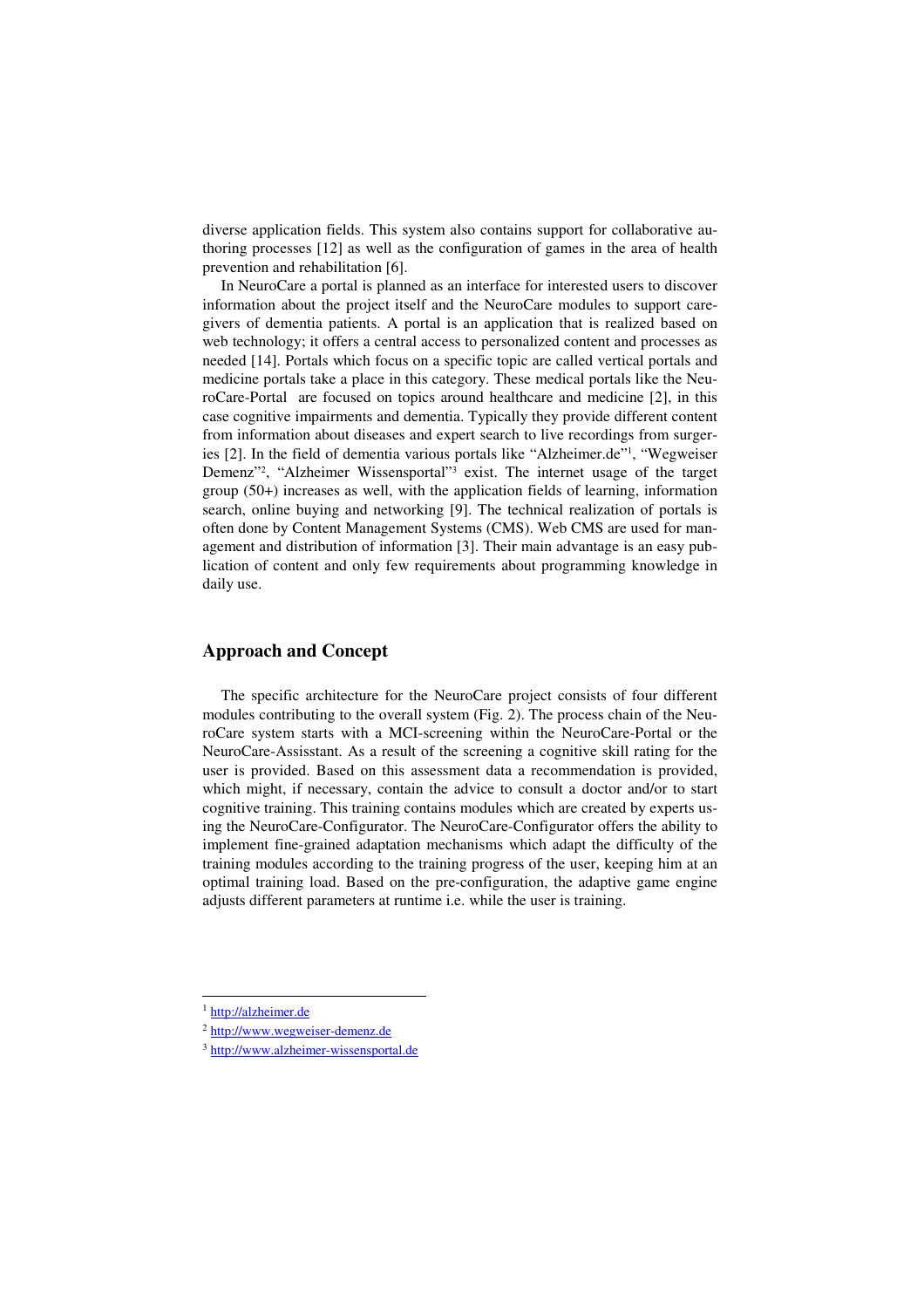

**Fig.** 2**.** NeuroCare Modules and Interfaces

The training results and the progress of the user are recorded and stored in the NeuroCare-Backend to allow their doctor to monitor the training. A special focus of the NeuroCare project is the inclusion of the social environment of the users. Relatives as well as caregivers can retrieve specialized information from the NeuroCare-Portal and gain assistance by using the NeuroCare-Assisstant. In the end, the approach and concepts developed within the project NeuroCare will be assessed regarding suitability for daily use, technical feasibility and ethical issues. While these aspects will be discussed and documented in detail during the project, they are not included in the technical focus of this paper.

# *NeuroCare-Portal*

The NeuroCare-Portal provides a starting point into NeuroCare, offering functionalities for exchanging information or communicating with other affected and interested persons like their caregiver. Thereby a special challenge is to provide the information multilingual and to give recommendations geared to specific target groups. Within the scope of the project the following realization areas are detected and addressed:

The public area of the NeuroCare-Portal should offer information about dementia, care at home or other related training issues. The content is multilingual with a focus to the languages of German, English, Turkish and Russian, thus addressing people with a migration background in Germany as well. A well-structured design and navigation provides an easy way for finding the right content. A public forum is aspired for exchanging topics, discussion points and questions around the diseases and the care situation. For being up-to-date about new developments, group appointments or other aspects, a newsletter function is planned.

Next to the content of the portal and its newsletter function, news about NeuroCare will be published via official Social Media channels like Facebook or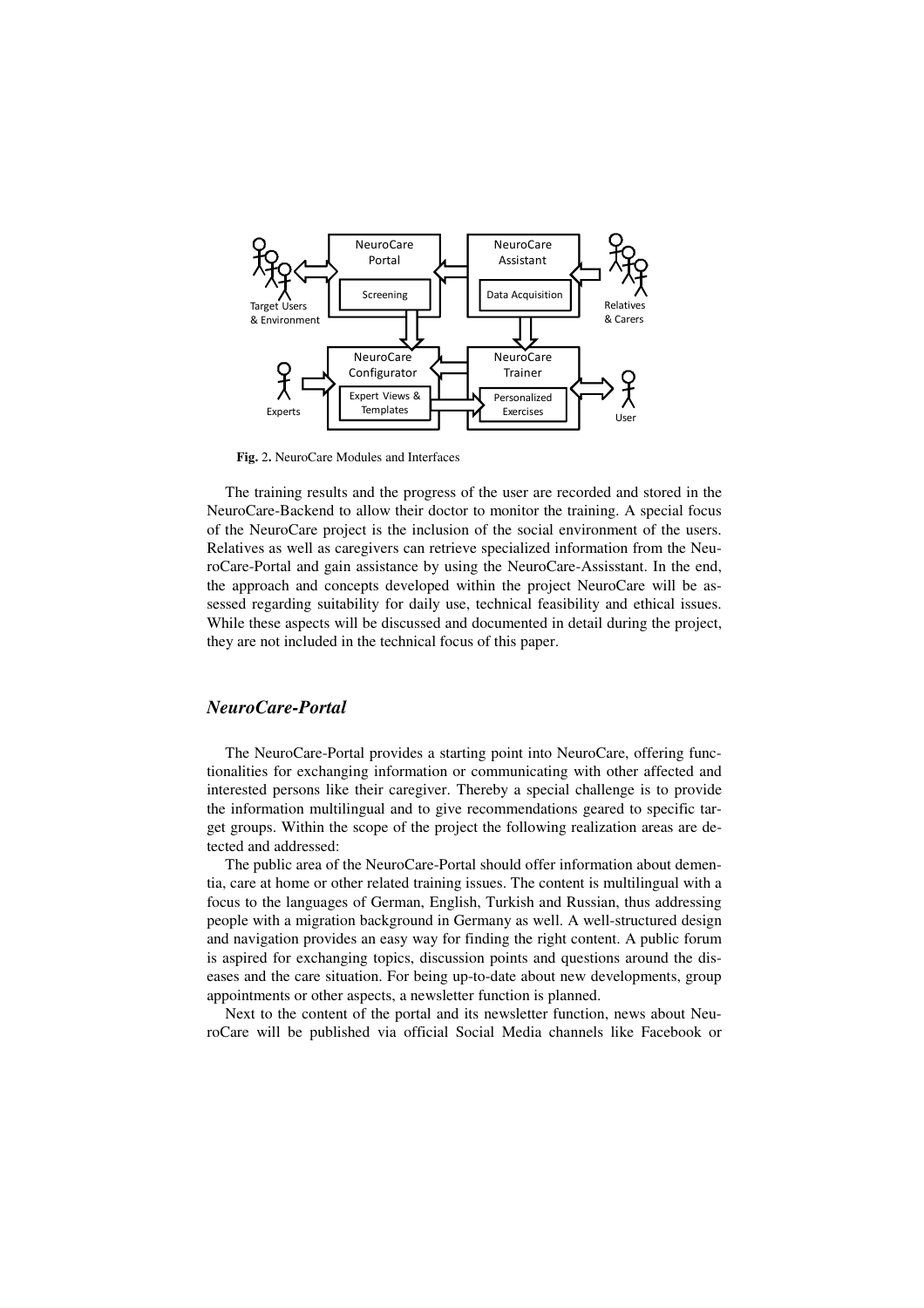Twitter. For the simultaneous publication in the different channels a special middleware is to be incorporated [10].

Via a login function, the user will be able to access the private area of the portal. The login information is identical for all features of NeuroCare thus offering the users easy access to all features (e.g. NeuroCare-Assistant or Trainer). Based on the target group of MCI or starting dementia patients, it is possible to link an account of a (family) caregiver to the account of the patient, thus making it more convenient for the care situation. For communication of patients and (professional) caregivers, an internal social network is integrated into the portal. This way it will be possible for the family caregivers to get in contact with other persons in a similar situation or to receive remote help from a medical professional. Different contact functions are incorporated like sending direct messages, chat, blogs, exchanging contacts or creating a group. Every function is explained with an additional text, thus making it user friendly. The user profile itself is different for patients, family caregivers or people working professionally in the care sector. The user may decide which information is made public for the network or used for recommendation functions inside the network. The recommendation function recommends not only content, but also persons or groups related to the current user situation or search request.

For enhancing the other NeuroCare modules, the user may upload media data like photos via the internal area of the Portal. This personal media, as well as the content and the profiles are stored in the NeuroCare-Backend. For organizing a group meeting or a public event, a calendar function is part of the portal. The user may decide to add these appointments to their personal calendar.

As already mentioned in the introductory part, the NeuroCare-Portal is the entry point for all NeuroCare modules. Accordingly the portal offers information about all NeuroCare modules as well as e.g. a trial version of the NeuroCare Trainer, screening as part of the NeuroCare Assistant, training courses of Neuro-Care LeMo or AAL services for the care at home.

For the realization of the NeuroCare-Portal, the CMS Drupal<sup>4</sup> will be applied. The technology has been chosen after a structured requirement analysis at the first stage of the project. The middleware for publishing content in different social media channels is named SoCom [10]. The internal social network will be realized via an open source social networking engine, which has also been selected based on a formal requirements analysis. It will be integrated in the Drupal realization. For storage of all content and profiles the NeuroCare backend will be used.

# *NeuroCare Assistant*

The NeuroCare-Assistant supports caring relatives and caregivers in the execution of the screening in cooperation with the impaired person. As of today, most

-

<sup>4</sup> https://drupal.org/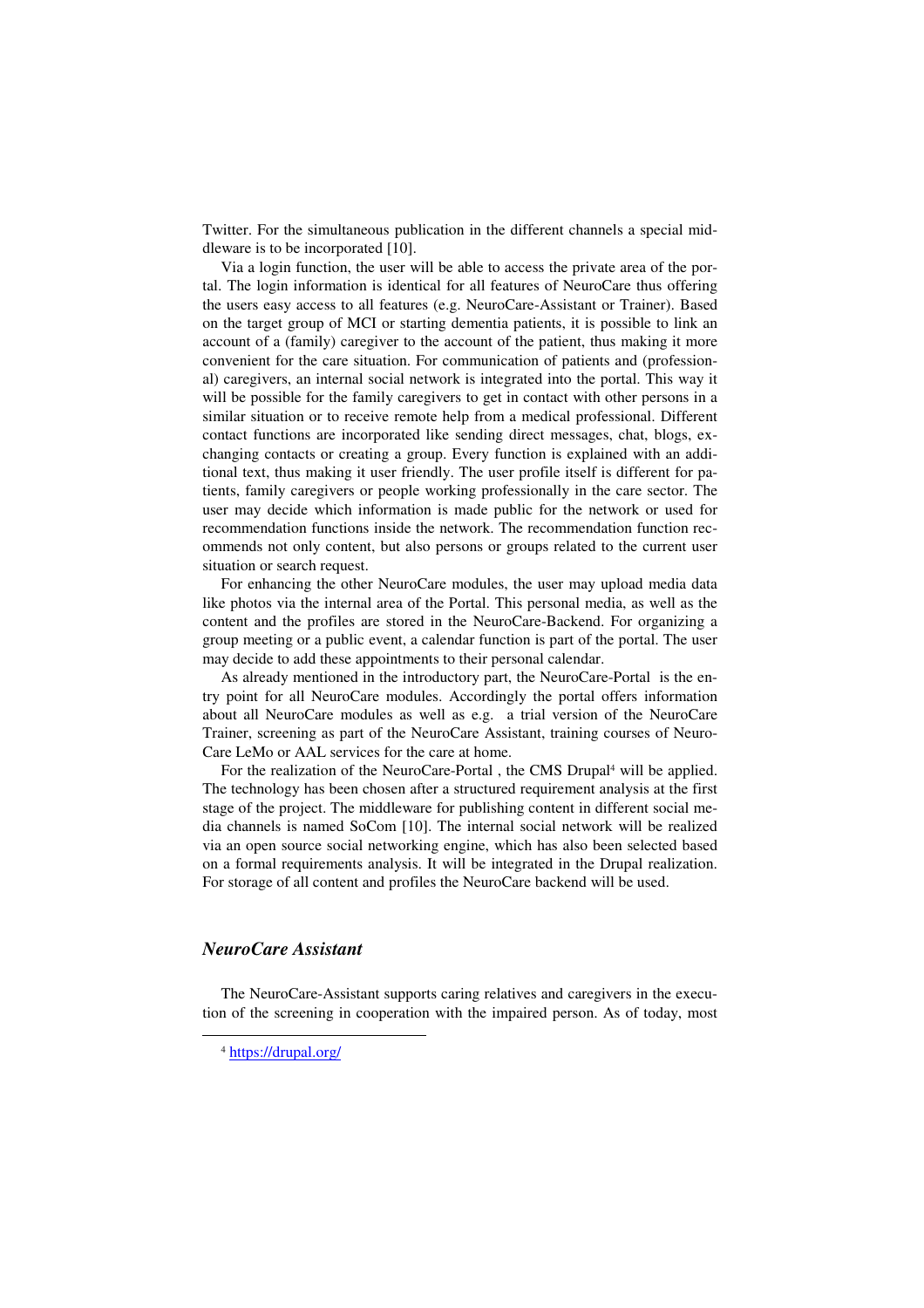screening processes are still realized based on paper and pencil. In contrast to this, NeuroCare provides a very simple and intuitive digital procedure to acquire and process screening results. This process is easier to use, since the impacted person does not need to physically move to an establishment for performing the screening processes. Instead, the user may perform the screening at home together with a family member or caregiver. The process is designed to work intuitively, because the whole screening process runs as an application on a tablet PC and consequently provides familiar gestures (like touch, wipe and move) with a low barrier of entrany. Another advantage of the NeuroCare-Assistant is the rapid processing of captured data during the screening session. Whereas the paper and pencil version produces a heap of papers that must be processed from the experts and stored in archives that will gradually grow, the NeuroCare-Assistant fetches only relevant data from the whole screening procedure, processes it digitally on the basis of computer logic developed by experts and stores the results distinctly into a main storage at the NeuroCare-Backend. This way the results of every screening session will be available for doctors or caregivers in order to look at the progress in case for which they are authorized to do so.

The NeuroCare-Assistant interchanges data via the backend with other Neuro-Care components like the NeuroCare-Trainer, the Configurator and the Portal. The aim of this data exchange is to enable these components to use the results achieved by executing the screening. For example the tasks of the NeuroCare-Trainer have to be adapted to the current cognitive capabilities of the patient. Those are captured by the NeuroCare-Assistant during a screening session and passed to the backend so that the NeuroCare-Trainer is able to adapt its task difficulty to the cognitive status of the user according to the performance during the training.

# *NeuroCare Trainer*

The NeuroCare-Trainer is a cognitive training instrument for personalized training at home or in geriatric facilities. It consists of a six-week program with three lessons per week (18 units in total), each of them has a duration of about 40 minutes. Three variants of the training exist depending on the individual's cognitive state. The assignment to one of three difficulty levels is based on a cognitive profile assessed with a digital neuropsychological test battery (i.e. the NeuroCare-Assistant) which classifies whether a person's performance indicates "ageadequate cognition", "possible mild cognitive dysfunction", or "cognitive impairment". Training elements which are individually tailored to this assessment are: psycho-education explaining important knowledge about the aging brain, lifestyle factors influencing cognitive functions and explanation of cognitive compensational strategies, cognitive exercises and recommendations for everyday life ("daily tip for promoting cognition") as well as individual feedback on training success. The program is adaptive so that the level of difficulty in cognitive exercises changes based on the individual levels of performance. A comprehensive database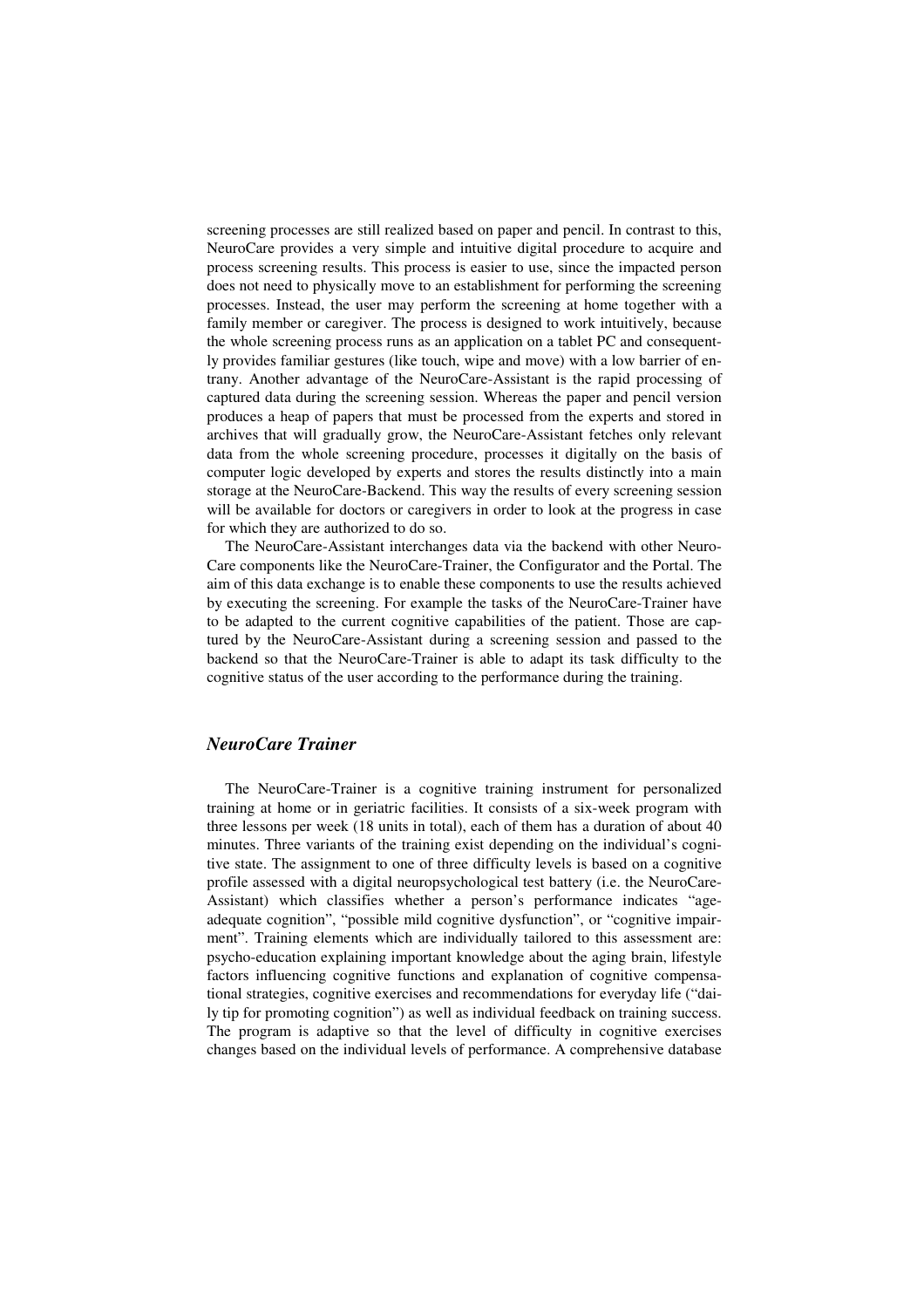of stimulus material enables repetitions of cognitive exercises with new items each time time the training is processed.

Individuals without cognitive impairments can use the program independently with different choice options in regard to the selection of the exercises and training intensity. Individuals with cognitive impairment scan be supported by their relatives or medical staff and are guided through the training in a well-structured way that is easy to follow. For patients with clear cognitive impairments, the program also offers facilities to do biography work.

The NeuroCare-Trainer is different from other existing programs in the way that it is specifically designed to enhance cognition in aging subjects without and with cognitive impairment and that difficulty levels are directly related to the levels of performance indicated above. Furthermore, the NeuroCare-Trainer offers psycho-education that is again matched to the topic of cognitive aging and cognitive impairment in senior patients. The efficacy of the basis of the program, the already existing non-digital group programme NEUROvitalis [1], has been evaluated in scientific studies (Petrelli et al., under review).

### *NeuroCare-Configurator*

The NeuroCare-Trainer as well as the learning modules created for the project will be implemented using the NeuroCare-Configurator, which is based on the authoring tool StoryTec [11]. This approach offers several advantages. On the one hand, the tool can be used by authors without programming skills, who are then able to edit the training or learning modules on their own. This allows them to update the content of these modules immediately without the need for programming support. Possible users are neurologists who want to modify the training based on evaluation results or other new scientific results in their field. On the other hand, even expert users can use the tool to implement the modules more quickly, speeding up the process while also making it cheaper.



**Fig.** 3**.** Authoring Workflow: Concept, Configurator and Application

The decision to use an authoring tool resulted in the following development process: In order to allow the configuration of complex user interactions like the individual practice units from the NeuroCare-Trainer, these interactions must be implemented as templates first. For this step, a textual description provided by the subject matter experts (here: neurologists) is separated into constant and variable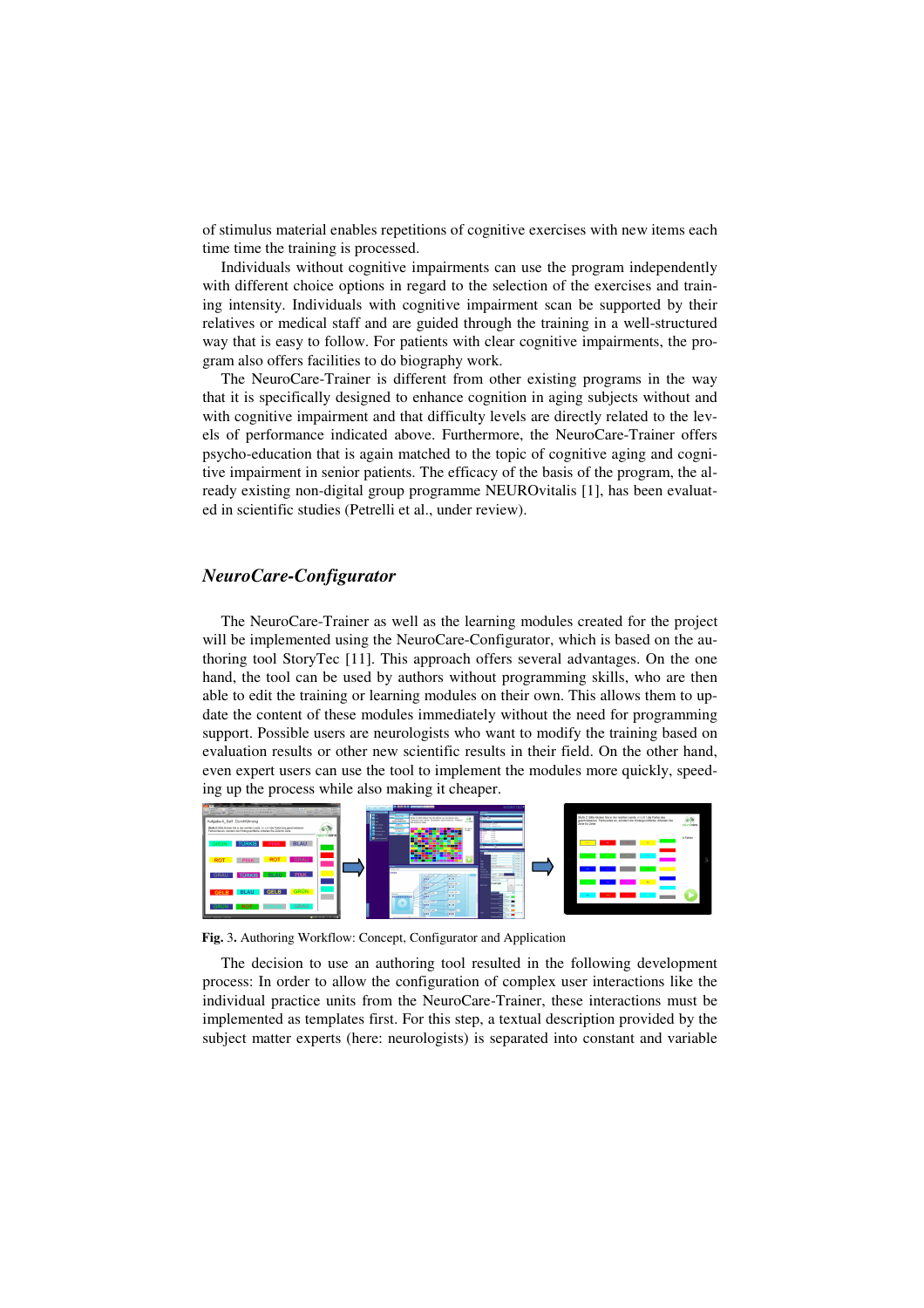aspects. While the basic task definition (e.g. "click all items with a specific color") is fixed, other aspects (e.g. the number of items presented to the user) are kept variable. This allows authors to change these variables later easily and without the need to know the exact technical implementation of the user interaction template [13].

After these templates are created, the modules can be implemented by nonprogrammers completely. Their basic structure is created first by defining screens (scenes) and how the user is able to navigate between them (transitions). This task is often done by media designers, i.e. experts on how a specific content should be presented to the user. These designers also define the general "look & feel" of the module by adding fonts and graphical elements to the scenes. This basic structure is then set to read-only in order to prevent accidental modifications in later steps.

After that, subject matter experts are able to insert the previously defined interaction templates into the scenes and change the variables connected to them at will, for example to offer different levels of difficulty for a single practice unit. They are also able to add further multimedia elements like texts, images or videos, which can be used in order to explain the tasks to the players.

When a module is defined completely, it is exported to be playable by the users – in this case, patients with mild cognitive impairments. Since the export-function was built for cross-platform-support, the modules can be realized as native iOS or Android-Apps and work in web-based or PC-based (HTML5) settings as well.

Additionally some of the training tasks are designed to include personal information from the patient's past, which is meant to be inserted by their relatives or caregivers. This is done via a web-based version of the NeuroCare-Configurator, which is able to insert information into the training module after it is exported. For security reasons the web-based version is restricted to specific information marked as editable by the designers or subject matter experts and provides only a subset of the functions provided by the configurator used during development. Since the nature of the authoring tools makes it easy to change the module created with it, an iterative development process is supported. When early usability tests for example showed that the font was too small when viewed on tablets, the designers where able to update the module quickly.

#### **Summary and Outlook**

The demographic change increased the demand for solutions, which allow early diagnosis and alleviation of age-related decrements of cognitive and physical skills. In this publication approaches for the creation of personalized and adaptive training systems for these skills as well as their integration in the social environment of the end users are presented. Within the research project NeuroCare, these concepts and approaches will be implemented and evaluated together with endusers. This way NeuroCare provides an essential contribution for the research in the field of human-technology-interaction.